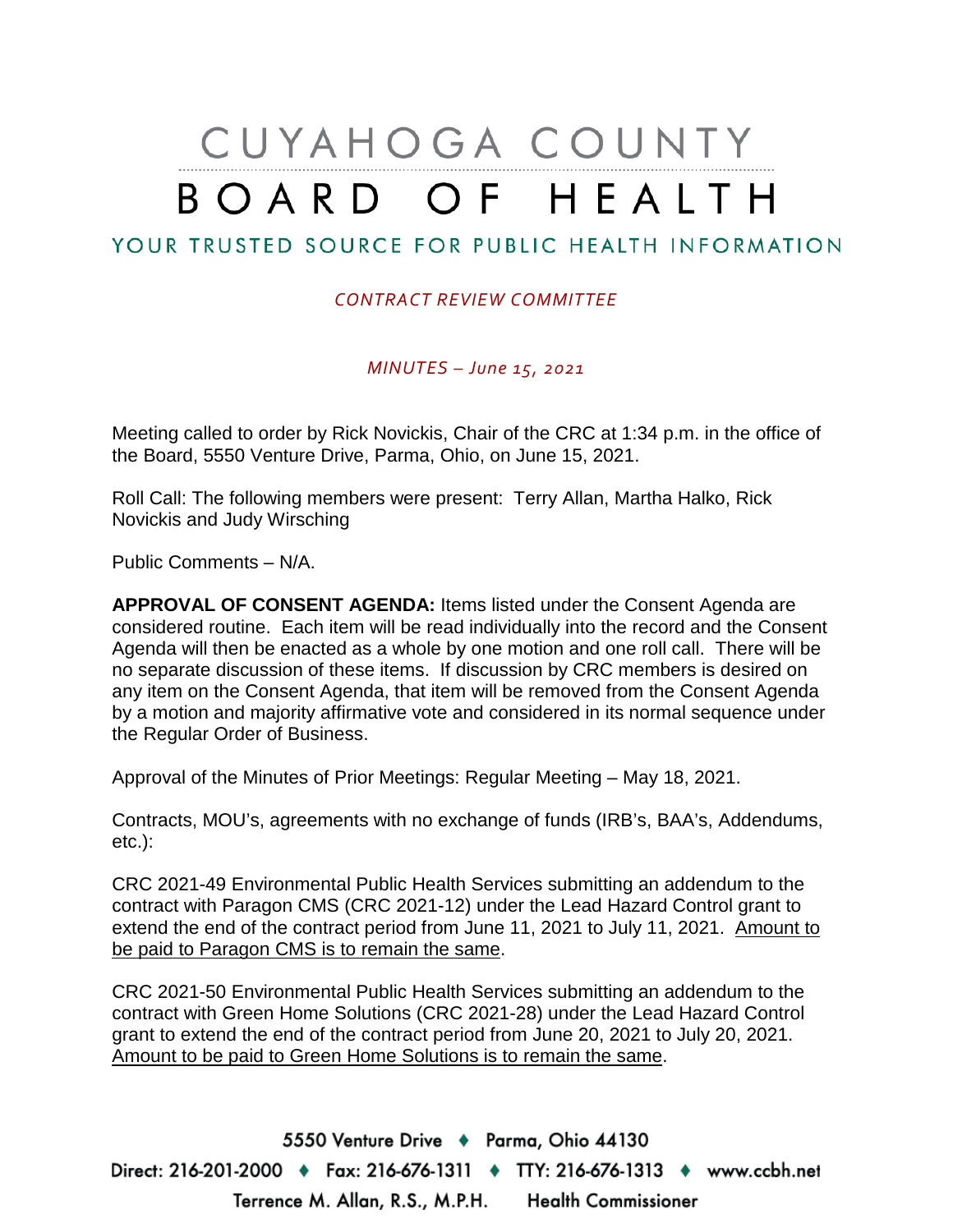It was moved by Martha Halko, seconded by Judy Wirsching, that the consent agenda, including the minutes of the May 18, 2021 CRC meeting be approved.

The Secretary called the roll:

Ayes: Terry Allan, Martha Halko, Rick Novickis and Wedad Alhamwi

## **CONTRACTS AND AWARDS:**

Tabled Items

None

New Items For Review

Bid/Quote Openings ≥ \$25,000.00

None

Bid/Quote Openings < \$25,000.00

Lead Program Bid Openings presented by: Stephanie McConoughey

It was moved by Rick Novickis, seconded by Terry Allan that the following quote (CRC 2021-51) for 5104 Miller Avenue, Maple Heights, Ohio 44137 be accepted as the lowest and best, and a contract be awarded to American Builders & Applicators in the amount of \$15,650.00 (ref. enclosed).

The Secretary called the roll:

Ayes: Terry Allan, Martha Halko, Rick Novickis and Judy Wirsching

It was moved by Martha Halko, seconded by Rick Novickis that the following quote (CRC 2021-52) for 4917 E 85th St Up and Down, Garfield Heights, Ohio 44125be accepted as the lowest and best, and a contract be awarded to American Builders & Applicators in the amount of \$22,750.00 (ref. enclosed).

The Secretary called the roll:

Ayes: Terry Allan, Martha Halko, Rick Novickis and Judy Wirsching

Expenditures: Contracts up to \$25,000.00

Jana Rusk arrived to the meeting at 1:40 p.m.

5550 Venture Drive + Parma, Ohio 44130 Direct: 216-201-2000 ♦ Fax: 216-676-1311 ♦ TTY: 216-676-1313 ♦ www.ccbh.net Terrence M. Allan, R.S., M.P.H. **Health Commissioner**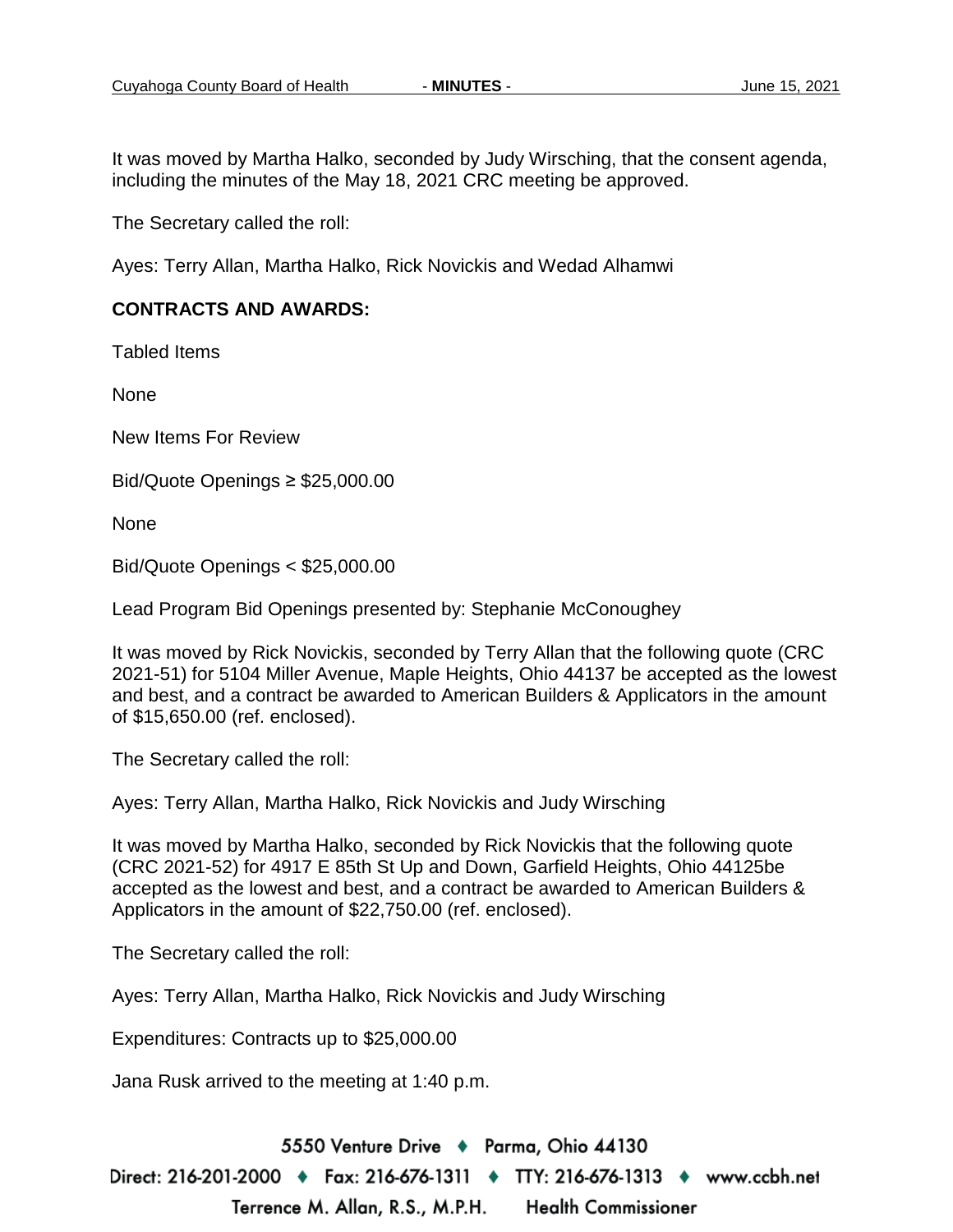It was moved by Terry Allan, seconded by Rick Novickis that the addendum (CRC 2021-53) to the contract with Paragon CMS under the Lead Hazard Control grant to increase the amount paid to Paragon CMS from \$13,360.00 to \$13,859.00 be approved.

Presented by: Stephanie McConoughey

Purpose: To complete additional work found during the project completion.

Funding Source: 100% reimbursable through the Lead Hazard Control grant.

The Secretary called the roll:

Ayes: Terry Allan, Martha Halko, Jana Rush, Rick Novickis and Judy Wirsching

It was moved by Judy Wirsching, seconded by Martha Halko that the contract (CRC 2021-54) with the Cuyahoga County Agricultural Society for space rental from August 10, 2021 through August 15, 2021 in an amount not to exceed \$375.00 be approved.

Presented by: Terry Allan

Purpose: To promote agency awareness during the Cuyahoga County Fair.

Funding Source: 100% funded through CCBH General Revenue.

The Secretary called the roll:

Ayes: Terry Allan, Martha Halko, Jana Rush, Rick Novickis and Judy Wirsching

Revenue Generating Agreements up to \$25,000.00

None

Contract Rescissions

None

Other Business.

Public Comment – N/A.

Thereupon, it was moved by Jana Rush, seconded by Rick Novickis, that the following Motion be adopted:

BE IT RESOLVED that the meeting be adjourned at 1:42 p.m.

The Secretary called the roll:

5550 Venture Drive + Parma, Ohio 44130 Direct: 216-201-2000 ♦ Fax: 216-676-1311 ♦ TTY: 216-676-1313 ♦ www.ccbh.net Terrence M. Allan, R.S., M.P.H. **Health Commissioner**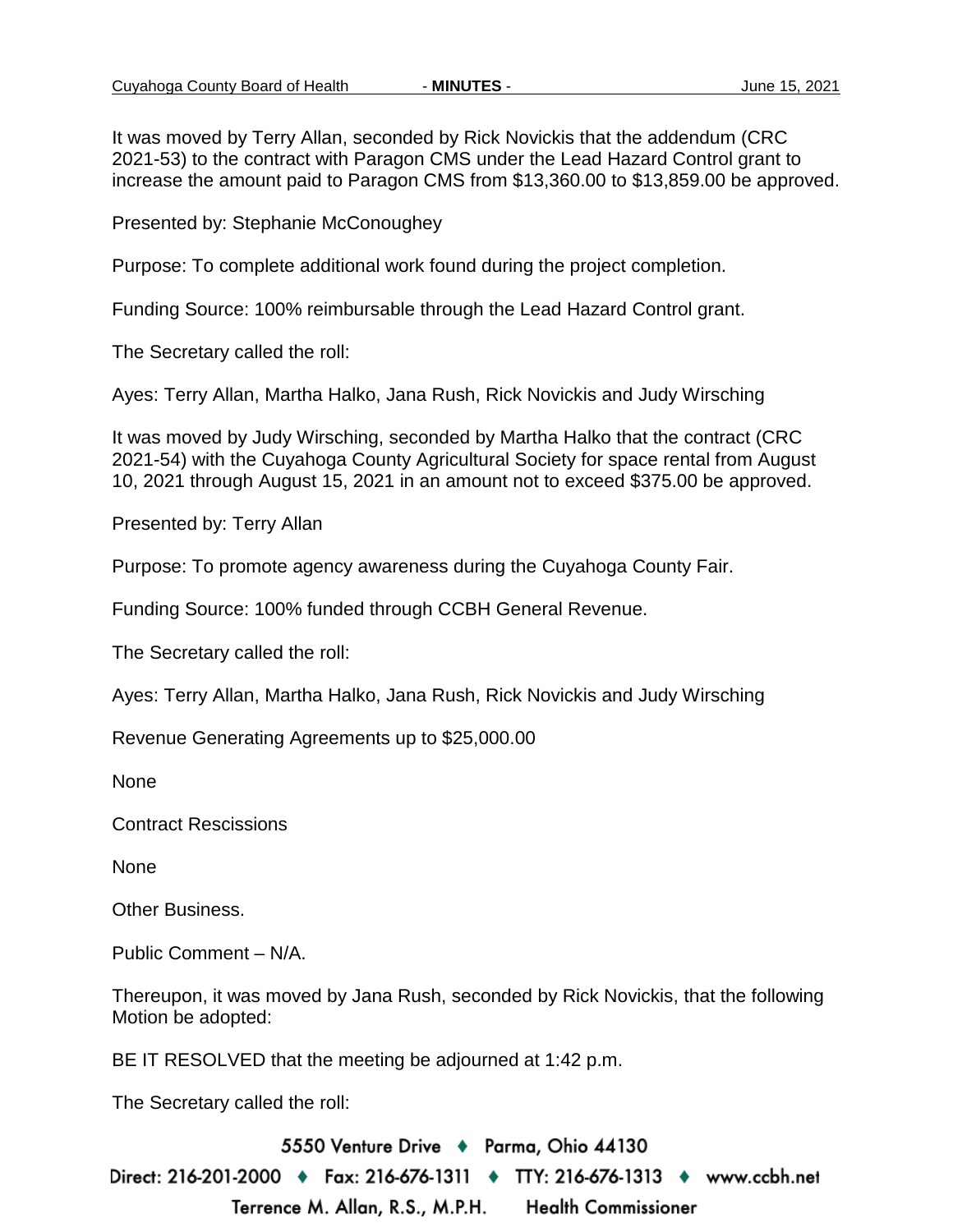Cuyahoga County Board of Health

- MINUTES -

Ayes: Terry Allan, Martha Halko, Jana Rush, Rick Novickis and Judy Wirsching

Committee Chair

Clerk

5550 Venture Drive + Parma, Ohio 44130 Direct: 216-201-2000 • Fax: 216-676-1311 • TTY: 216-676-1313 • www.ccbh.net Terrence M. Allan, R.S., M.P.H. Health Commissioner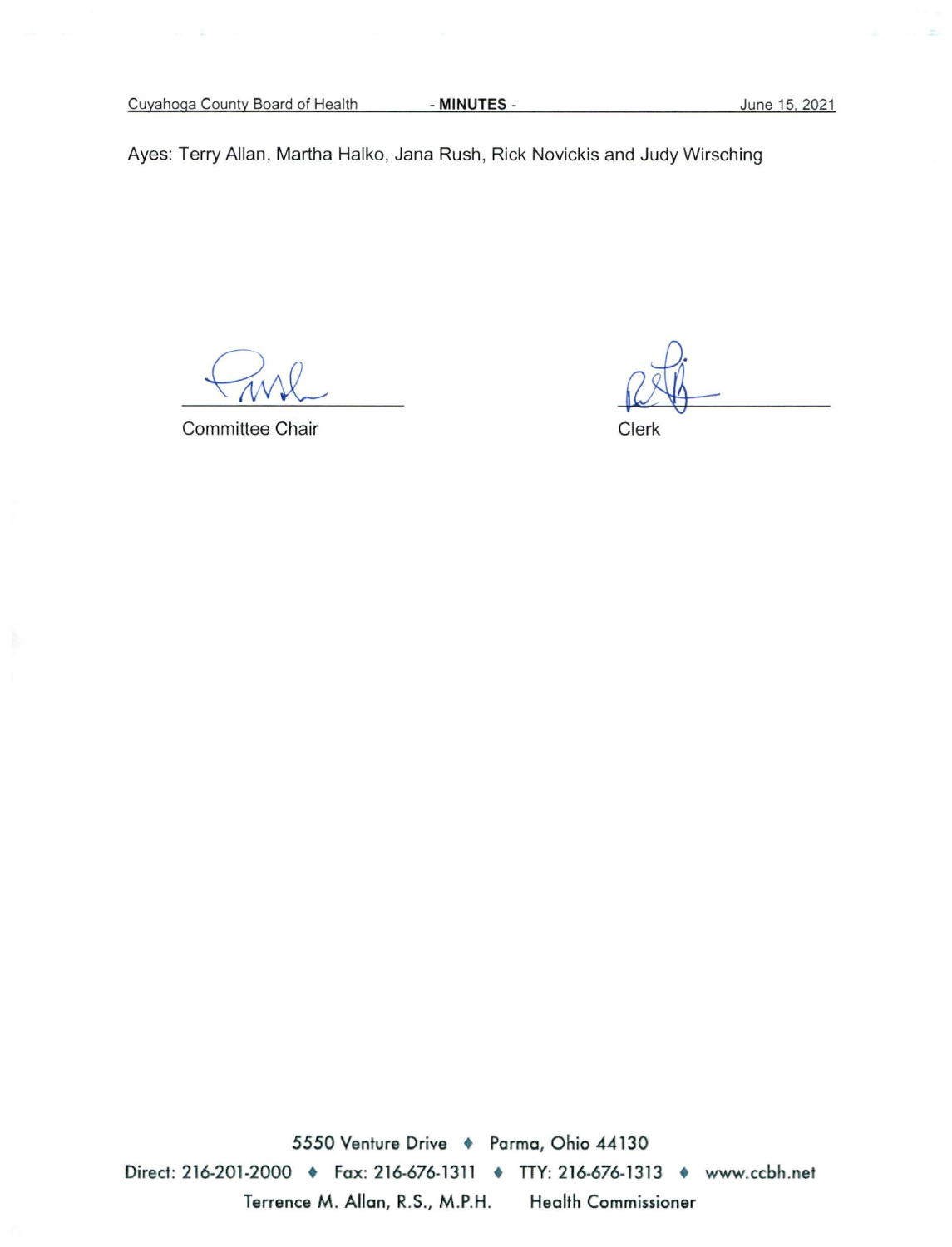# **CUYAHOGA COUNTY DISTRICT BOARD OF HEALTH**

## **QUOTE RESULTS**

## **Project Address**

| Name:           | Daniel Payten                          |
|-----------------|----------------------------------------|
| <b>Address:</b> | 5104 Miller Ave.                       |
|                 | City, State, Zip: Maple Hts., OH 44137 |
| <b>CRC No:</b>  | CRC 2021-51                            |

**The following quotes were received and opened:**

| <b>NAME OF CONTRACTOR</b>    | <b>QUOTE</b> | <b>LEAD</b> | HH              | <b>MATCH</b> |
|------------------------------|--------------|-------------|-----------------|--------------|
| American Bldrs & Applicators | \$15,650     | \$7,900     | \$7,750         | \$0          |
| <b>Green Home Solution</b>   | \$19,250     | \$11,250    | \$8,000         | \$3,250      |
| Paragon                      | \$17,833     | \$8,236     | \$9,597         | \$236        |
| <b>TNT</b>                   | \$14,795     | \$8,235     | \$6,560         | \$235        |
|                              |              |             |                 |              |
|                              |              |             |                 |              |
|                              |              |             |                 |              |
|                              |              |             |                 |              |
|                              |              |             |                 |              |
| <b>ESTIMATE:</b>             | \$18,390.00  | \$9,890.00  | 8,500.00<br>\$. |              |
|                              |              |             |                 |              |

**Recommended award:** American Builders & Applicators